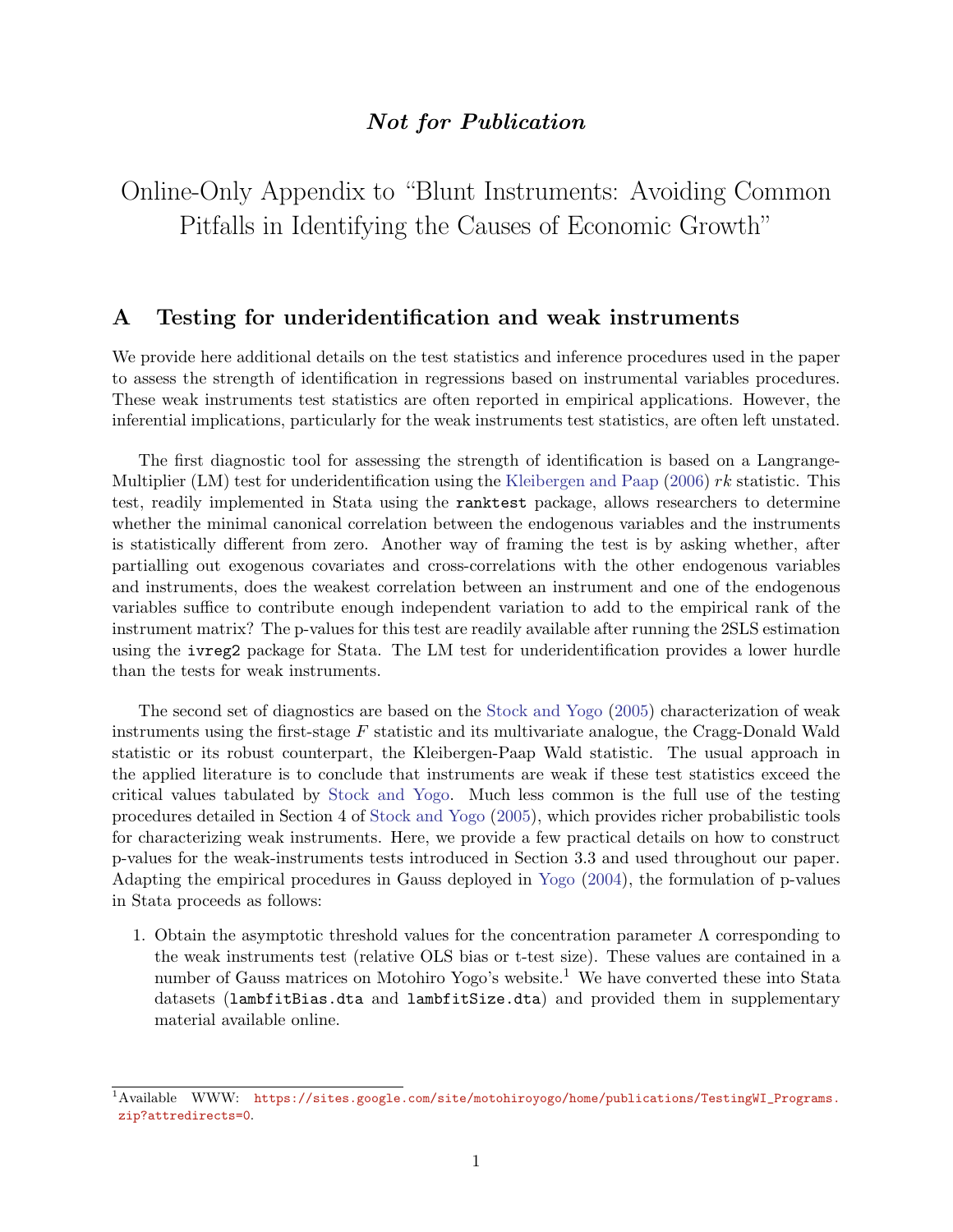- 2. Select the relevant value  $\widehat{\Lambda}$  from the appropriate column and row of the lambfitBias or lambfitSize matrices based on the number of endogenous variables, the number of instruments  $K$ , and the level of bias or size distortion of interest. The relative OLS bias test is based on the finite sample distribution of the 2SLS estimator and hence critical values can only be calculated for cases where there are at least two more overidentifying restritions than the number of endogenous variables. In all specifications where this condition is not met, we report the weak instruments test based on the size distortion of the t-test. Critical values for this test, however, are not tabulated for cases with more than two endogenous variables. Thus, in cases with more endogenous variables and/or instruments than available in the Stock-Yogo tabulations, we take the penultimate available critical value in the given row and column of the table.
- 3. Obtain the Cragg-Donald  $(\widehat{CD})$  and Kleibergen-Paap  $(\widehat{KP})$  Wald test statistics after estimating the given 2SLS growth regression using ivreg2 in Stata.
- 4. Calculate the p-value for the given null hypothesis using the formula:  $p = 1 \text{nchi2}(K, K \times$  $\widehat{\Lambda}, K \times \widehat{CD}$ , where nchi2 is the noncentral  $\chi^2$  distribution with degrees of freedom K and noncentrality parameter  $K \times \hat{\Lambda}$ . The p-value is valid for the Cragg-Donald statistic, which assumes homoskedastic error terms. While the  $\overline{KP}$  is robust to non-i.i.d. errors, its insertion in the p-value formula does not immediately follow since the Stock-Yogo diagnostics were not originally formulated for the non-i.i.d. case. Nevertheless, in characterizing weak instruments, we follow others in the literature and report  $\overline{CD}$  as well as  $\overline{KP}$  for each specification. Thus, while acknowledging that the p-values using the  $\widehat{KP}$  statistic are not asymptotically correct, we report it along with that for the  $\overline{CD}$  statistic for each of the given bias or size tests.

### B Weak-instrument robust inference

In Section 4.5, we employ the weak-instrument robust testing procedure of [Kleibergen](#page-15-3) [\(2002\)](#page-15-3) to examine 2SLS dynamic panel equations in levels and first differences. This procedure has been introduced as a higher power alternative to the Anderson-Rubin statistic. Here, we describe the steps for applying this method. Suppose that the dynamic panel growth equation is given by equation (3):

$$
g_{i,t} = \beta \ln y_{i,t-1} + \mathbf{x}'_{i,t}\boldsymbol{\gamma}_1 + \widetilde{\mathbf{x}}'_{i,t}\boldsymbol{\gamma}_2 + \psi_i + \nu_{i,t}.
$$

Suppose that x is a j-dimensional vector of endogenous growth determinants and  $\tilde{x}$  is a kdimensional vector of exogenous growth determinants including indicators for the period  $t$ . After constructing the appropriate instrument matrices for this equation in levels (LEV) and first differences (DIF), the method proceeds as follows:

- 1. Define the  $j+1$  dimensional grid of possible values for the joint confidence region of  $\beta$  and  $\gamma_1$ . In Figure 3, we restrict attention to a relatively narrow range of parameter values. Our principle was simply to start from the 2SLS point estimates and ensure that we chose a sufficiently wide range of values on both sides of that point estimate to encompass many values above and below zero. In the most general albeit infeasible case, one would want to examine the whole real line for each of the  $j+1$  parameters. Lastly, one defines the increments over which to step along the range of values for a given parameter.
- 2. For the m-th j+1-tuple  $(\beta^m, \gamma_1^m)$ , define  $\widehat{g}_{i,t} = g_{i,t} \beta^m \ln y_{i,t-1} \mathbf{x}'_{i,t} \gamma_1^m$  for the LEV equation and  $\widehat{\Delta g}_{i,t} = \Delta g_{i,t} - \beta^m \Delta \ln y_{i,t-1} - \Delta \mathbf{x}'_{i,t} \gamma^m_1$  for the DIF equation.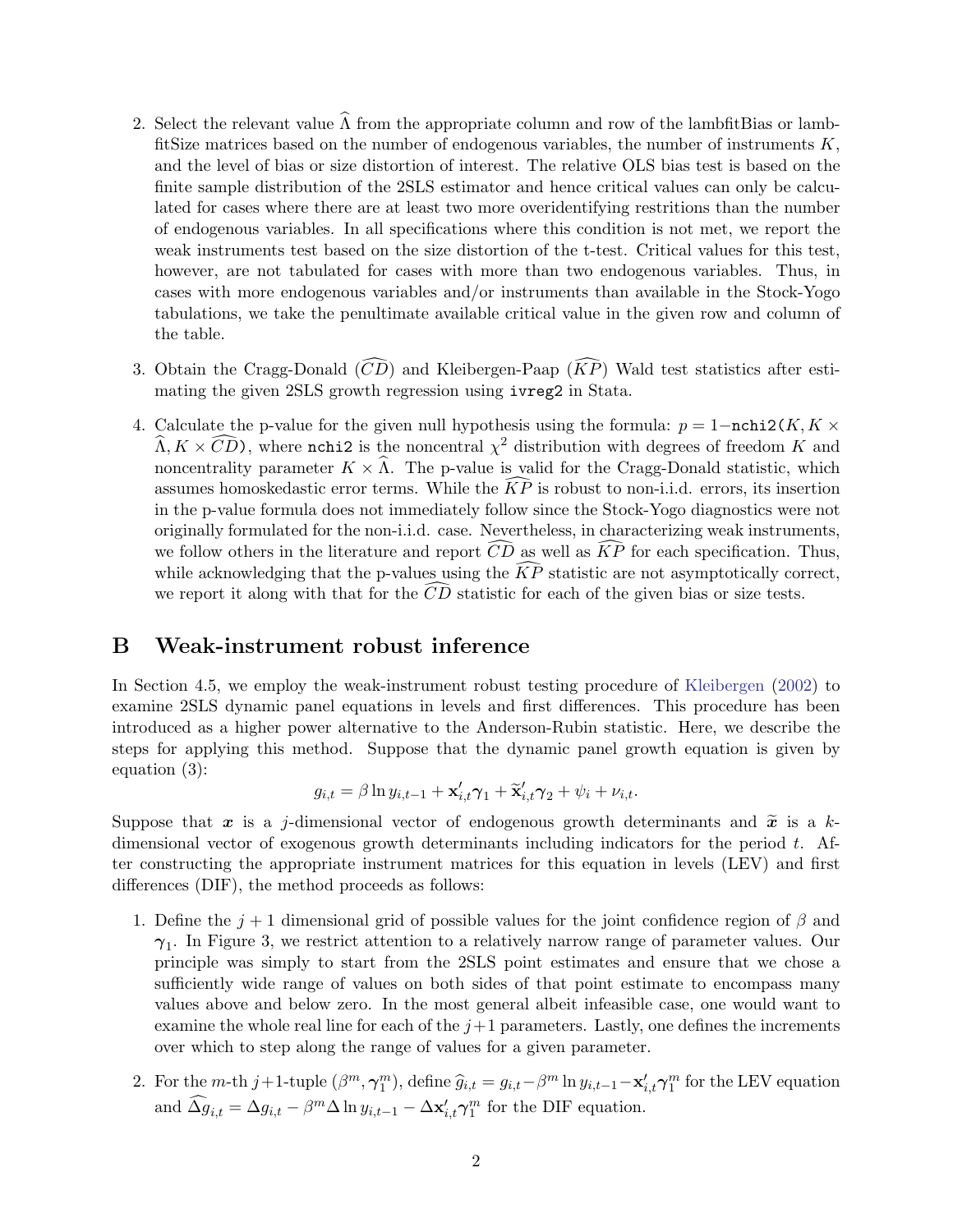- 3. Regress  $\beta^m \ln y_{i,t-1}$  ( $\beta^m \Delta \ln y_{i,t-1}$ ) on all LEV (DIF) equation instruments and the exogenous covariates  $(\Delta) \tilde{\mathbf{x}}'_{i,t}$ . Obtain the predicted values  $\beta^m \widehat{\ln y_{i,t-1}}$  ( $\beta^m \widehat{\Delta \ln y_{i,t-1}}$ ). Repeat the procedure for each of the  $j$  endogenous covariates in  $\mathbf{x}'_{i,t}$ .
- 4. Regress  $\widehat{\Delta g}_{i,t}$  on  $\beta^m \widehat{\Delta \ln y}_{i,t-1}$  and  $\widehat{\Delta x'_{i,t}\gamma_1^m}$ . Do the same for the LEV equation.
- 5. Test the joint significance of the right-hand side variables and store the associated p-values based on the large-sample  $\chi^2(j+1)$  statistic for the given  $j+1$ -tuple  $(\beta^m, \gamma_1^m)$ .
- 6. Using the resulting dataset comprised of p-values and  $j+1$ -tuples  $(\beta^m, \gamma^m_1)$  for the DIF and LEV equations, plot two-dimensional joint confidence ellipses (using the user-written ellip in Stata) for those values of  $j + 1$ -tuples such that the p-value is greater than 0.05. More complex three-dimensional ellipsoids can be plotted in Matlab.

## C Weak identification of nonlinear effects in Rajan & Subramanian (2008)

If there are diminishing returns to capital in an economy, the effect of aid on growth can be nonlinear and concave. Assuming a linear relationship can easily cloud such a relationship: the best linear fit to a concave parabola has slope zero (presuming the full parabola is observed). Beyond this clear theoretical reason to test for nonlinear effects, several important aid-growth regressions published in the past decade have tested for and found a nonlinear relationship (e.g., [Hansen and Tarp,](#page-15-4) [2001;](#page-15-4) [Dalgaard et al.,](#page-15-5) [2004\)](#page-15-5). In a small part of one table, [Rajan and Subramanian](#page-15-6) attempt to test for a nonlinear relationship between aid and growth, but their identification strategy does not allow this. The instrumentation in these regressions is extremely weak. They do not report this.

Columns 1, 4, and 7 of [Table C.1](#page-3-0) show the underidentification and weak-instrument test statistics (p-values) for three regressions in Table 4 of [Rajan and Subramanian](#page-15-6) [\(2008\)](#page-15-6), where the aid effect is assumed linear. Instrumentation is strong. Columns 2, 5, and 8 show the same statistics for three regressions in their Table 7 (Panel A), which include a squared aid regressor, and use  $\bar{a}_r$ and its square as the only excluded instruments. The inclusion of the squared term causes instrumentation strength to collapse in the periods 1980-2000 and 1990-2000, which is not reported in RS. Strength is retained in the 1970-2000 period, but solely due to the presence of Guinea-Bissau in the sample for that period (Guinea-Bissau is omitted from the sample in RS's other two periods). Without Guinea-Bissau, in columns 3, 6, and 9 , no useful degree of instrument strength is present regardless of periodization. In fact, we cannot reject that the structural equation is underidentified. All instrumentation in these nonlinear regressions, then, depends on a single country in a single period. The RS instrument does not allow a meaningful test of a nonlinear effect of aid on growth.<sup>2</sup>

There is no escape from this problem within the RS framework: The instruments independent of country size  $(I_1-I_7)$  do not explain aid variance, and the only strong instrument (population) is plausibly invalid, as we demonstrate in Section 3.3 of the paper. A more fruitful way forward is to find new instruments—better natural experiments to isolate the true effect of aid.

<sup>&</sup>lt;sup>2</sup>One alternative procedure would be to carry out two separate zero-stage regressions, with regressands of linear aid and squared aid, to create two constructed instruments. This does not, however, improve instrument strength.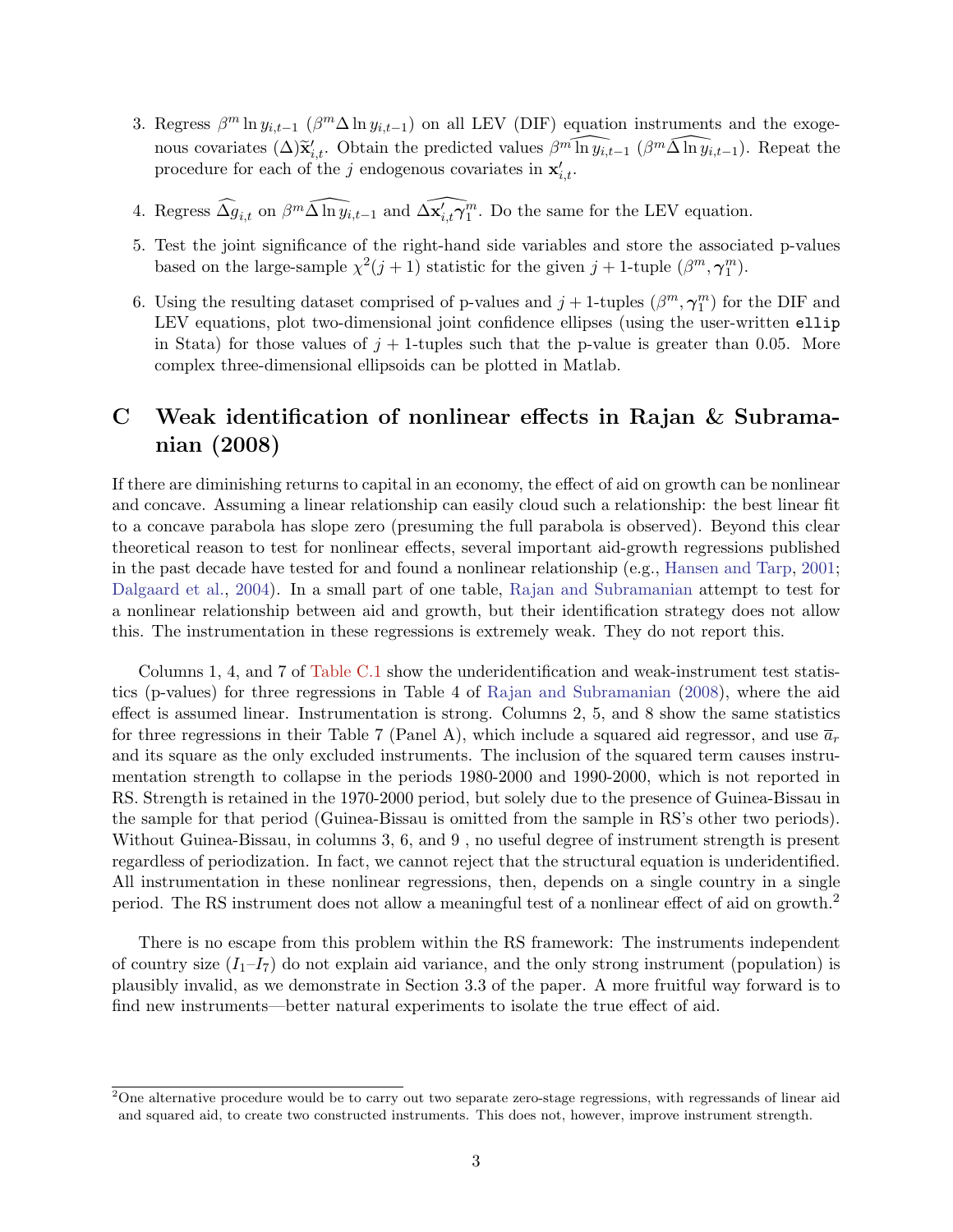| Period                                       | 1970-2000 |           |             |        | 1980-2000 |             | 1990-2000 |           |               |  |
|----------------------------------------------|-----------|-----------|-------------|--------|-----------|-------------|-----------|-----------|---------------|--|
| Aid Specification                            | Linear    | Quadratic | Quadratic   | Linear | Quadratic | Quadratic   | Linear    | Quadratic | Quadratic     |  |
|                                              |           |           | sans $GNB+$ |        |           | sans $GNB+$ |           |           | sans $GNB\mp$ |  |
|                                              | (1)       | (2)       | (3)         | (4)    | (5)       | (6)         | (7)       | (8)       | (9)           |  |
| Kleibergen-Paap LM test p-value <sup>†</sup> | 0.0004    | < 0.0001  | 0.397       | 0.0002 | 0.837     | 0.837       | 0.014     | 0.363     | 0.363         |  |
| Cragg-Donald Waldstat <sup>‡</sup>           | 31.63     | 13.70     | 0.412       | 29.37  | 0.012     | 0.012       | 8.52      | 0.14      | 0.14          |  |
| $H_0$ : t-test size>10% (p-value)            | 0.058     | 0.085     | 0.999       | 0.085  | 1.000     | 1.000       | 0.871     | 1.000     | 1.000         |  |
| $H_0$ : t-test size>25% (p-value)            | 0.001     | 0.008     | 0.983       | 0.001  | 1.000     | 1.000       | 0.285     | 0.996     | 0.996         |  |
| $H_0$ : relative OLS bias>10% (p-value)      | 0.005     | 0.109     | 0.999       | 0.008  | 1.000     | 1.000       | 0.538     | 1.000     | 1.000         |  |
| $H_0$ : relative OLS bias>30% (p-value)      | 0.001     | 0.0210    | 0.993       | 0.001  | 1.000     | 1.000       | 0.275     | 0.998     | 0.998         |  |
| Kleibergen-Paap Wald stat <sup>‡</sup>       | 36.12     | 13.10     | 0.279       | 31.26  | 0.017     | 0.017       | 6.952     | 0.314     | 0.314         |  |
| $H_0$ : t-test size>10% (p-value)            | 0.025     | 0.105     | 1.000       | 0.061  | 1.000     | 1.000       | 0.921     | 0.999     | 0.999         |  |
| $H_0$ : t-test size>25% (p-value)            | 0.0001    | 0.011     | 0.990       | 0.001  | 1.000     | 1.000       | 0.388     | 0.988     | 0.988         |  |
| $H_0$ : relative OLS bias>10% (p-value)      | 0.001     | 0.132     | 1.000       | 0.005  | 1.000     | 1.000       | 0.647     | 1.000     | 1.000         |  |
| $H_0$ : relative OLS bias>30% (p-value)      | 0.0001    | 0.028     | 0.996       | 0.001  | 1.000     | 1.000       | 0.376     | 0.995     | 0.995         |  |

Table C.1: Weak instruments in nonlinear specifications of Rajan and [Subramanian](#page-15-7) [\(2008,](#page-15-7) Tables 4A and 7A)

<span id="page-3-0"></span>Notes: The estimates in columns 1, 3 and 7 are exact replications of columns 2, 3, and 4 in Table 4A of Rajan and [Subramanian](#page-15-7) [\(2008\)](#page-15-7). The estimates in columns 2, <sup>4</sup> and 8 are exact replications of columns 2, 3, and 4 in Table 7A of Rajan and [Subramanian](#page-15-7) [\(2008\)](#page-15-7). <sup>∓</sup> Guinea-Bissau is only included in the 1970-2000 regressions in the original Table 7A.  $^{\dagger}$  The null hypothesis of the Kleibergen-Paap LM test is that the structural equation is underidentified (i.e., the rank condition fails). The test uses a rank test procedure from [Kleibergen](#page-15-8) and Paap [\(2006\)](#page-15-8). <sup>‡</sup> The Cragg-Donald and Kleibergen-Paap Wald statistics correspond respectively to non-robust and heteroskedasticity-robust  $\frac{1}{2}$  and  $\frac{1}{2}$  and  $\frac{1}{2}$  and  $\frac{1}{2}$  a multivariate analogues to the first-stage F statistics. Below each test statistic, we report the p-values from tests of whether (i) the actual size of the t-test(s) that  $\beta_{aid} = 0$ (and  $\beta_{aid2} = 0$ ) at the 5% significance level is greater than 10 or 25%, and (ii) the bias of the IV estimates of  $\beta_{aid}$  (and  $\beta_{aid2}$ ) are greater than 10 or 30% of the OLS bias. In both cases, the critical values are obtained from Stock and [Yogo](#page-15-9) [\(2005\)](#page-15-9). Although critical values do not exist for the Kleibergen-Paap statistic, we follow the contracted in Bourn of al. (2007) and apply the Stock approach suggested in [Baum](#page-15-10) et al. [\(2007\)](#page-15-10) and apply the Stock and [Yogo](#page-15-9) critical values initially tabulated for the Cragg-Donald statistic. The critical values for (ii) are (less conservatively) based on three instruments since one cannot calculate critical values in the (finite-sample)bias tests for the case of one endogenous variable and fewerthan three instruments.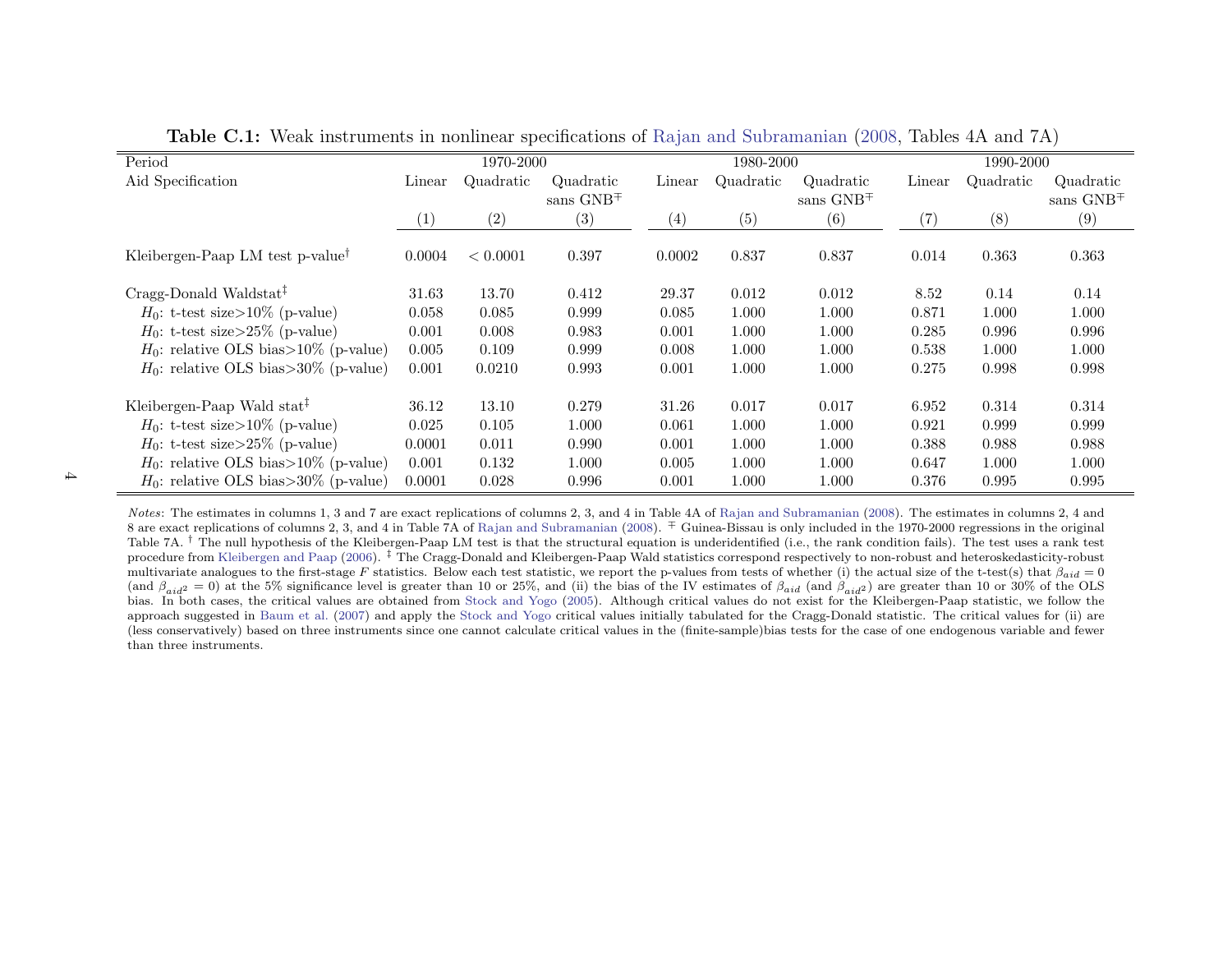# D Further empirical and simulation results

## D.1 Rajan & Subramanian Cross-Section Regressions (for 1990-2000)

Table [D.1](#page-5-0) reproduces the [Rajan and Subramanian](#page-15-6) [\(2008\)](#page-15-6) results from Table 2 in the paper with an additional three columns covering their period 1990-2000. The results are similar to those for the longer periods (1970- and 1980-2000) as discussed in the paper.

## D.2 Sources of identification in the Hausmann et al (2007) five-year panel

Using the [Hausmann et al.](#page-15-11) [\(2007\)](#page-15-11) panel data for the five-year periodization, [Table D.2](#page-6-0) reports the same set of specification tests as in Table 4 based on their ten-year periodization. As noted in Section 3.3, the key result that export diversity (EXPY) increases growth does not hinge on the excludability of population size in the same restrictive manner that it did in the shorter panel with ten-year periodization. Although the result becomes null in column 6 when controlling for country size directly in the second stage, the effect of EXPY on growth is relatively robust to increasingly relaxing the excludability of the country size instruments in the levels and difference equation instrument matrices in columns 2-5. Nevertheless, there still remain concerns about the validity of the size instruments. While we cannot reject the validity of the size instruments on the basis of the difference-in-Hansen statistic in the specifications of columns 2-4, further unpacking of the levels and difference equation moment conditions in Section 4.4 revealed the validity of the size instruments could not be rejected for the levels equation according to the [Hahn et al.](#page-15-12) [\(2011\)](#page-15-12) test, the details of which are reported in the notes to Table 8.

## D.3 Other measures of financial intermediation in Levine et al (2000)

Tables [D.3](#page-7-0) and [D.4](#page-8-0) estimate the same specifications as Table 6 using the two other measures of financial depth in [Levine et al.](#page-15-13) [\(2000\)](#page-15-13): private credit/GDP and the ratio of commercial to central bank credit, respectively. As noted in Section Section 4.2, the weak instruments problem of the system GMM estimator holds for these additional measures of financial depth. This can be seen most readily from the p-values for the weak-instruments tests reported in columns 6-9 of each table. The one slight difference with the liquid liabilities results in Table 6 is that we can reject the null of underidentification for the levels equation estimated using the collapsed instrument matrix in column 9 of Tables [D.3](#page-7-0) and [D.4.](#page-8-0) Although these instruments pass the lower hurdle of underidentification, they remain weak.

## D.4 Simulation results for a larger autoregressive parameter  $\beta = 0.8$

Using the simulation procedure described in the paper, Figures [D.1](#page-9-0) and [D.2](#page-10-0) demonstrate the performance of the difference and system GMM estimators of  $\gamma$  (the coefficient on the endogenous growth determinant) when the persistence of the autoregressive parameter  $\beta$  increases from the baseline value of 0.2 to 0.8 (see equation  $(4)$ ). The results are qualitatively unchanged from the baseline presented in Figures 1 and 2.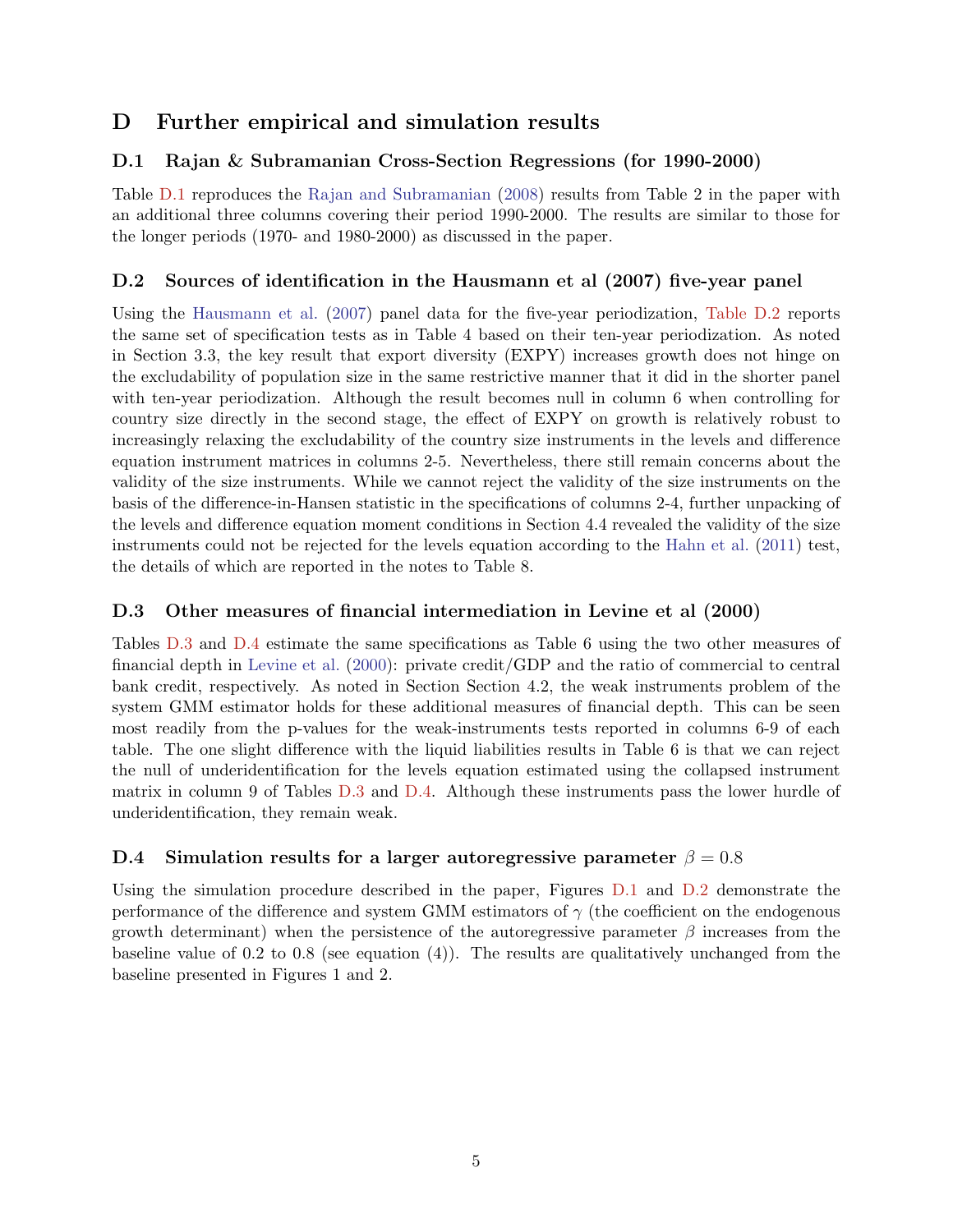<span id="page-5-1"></span>

| Period                                                  |                   | $1970-2000$ $(N = 78)$ |                  |                  | 1980–2000 ( $N = 75$ ) |                  |                  | $1990-2000 (N = 70)$                    |                 |
|---------------------------------------------------------|-------------------|------------------------|------------------|------------------|------------------------|------------------|------------------|-----------------------------------------|-----------------|
| "Zero-Stage" Specification                              | Replication       | Colonial               | Population       | Replication      | Colonial               | Population       | Replication      | Colonial                                | Population      |
|                                                         |                   | vars. only             | vars. only       |                  | vars. only             | vars. only       |                  | vars. only                              | vars. only      |
|                                                         | (1)               | (2)                    | (3)              | (4)              | (5)                    | (6)              | (7)              | (8)                                     | (9)             |
|                                                         |                   |                        |                  |                  |                        |                  |                  |                                         |                 |
| Point estimate: Aid/GDP                                 | 0.096             | $-15.944$              | 0.078            | $-0.004$         | $-0.308$               | $-0.028$         | $-0.389$         | $-0.035$                                | $-0.294$        |
|                                                         | (0.070)           | (633.474)              | (0.067)          | (0.095)          | (0.389)                | (0.084)          | (0.194)          | (0.442)                                 | (0.144)         |
|                                                         |                   |                        |                  |                  |                        |                  |                  |                                         |                 |
| $CLR$ confidence set*: $Aid/GDP$                        | $[-0.027, 0.292]$ | $-\infty, \infty)$     | $-0.039, 0.254]$ | $-0.186, 0.232]$ | $[-\infty,\infty)$     | $-0.194, 0.170]$ | $-1.463,-0.063]$ | $(-\infty, 7.860] \cup [8.071, \infty)$ | $-0.874,-0.021$ |
|                                                         |                   |                        |                  |                  |                        |                  |                  |                                         |                 |
| Kleibergen-Paap LM test $(p-value)^{\dagger}$           | 0.0004            | 0.978                  | 0.0001           | 0.0002           | 0.282                  | 0.0001           | 0.014            | 0.288                                   | 0.004           |
| Cragg-Donald Wald stat <sup><math>\ddagger</math></sup> | 31.63             | 0.001                  | 35.90            | 29.37            | 1.41                   | 40.54            | 8.52             | 1.69                                    | 12.86           |
| $H_0$ : t-test size>10% (p-value)                       | < 0.001           | 0.999                  | < 0.001          | 0.001            | 0.888                  | < 0.001          | 0.303            | 0.865                                   | 0.118           |
| $H_0$ : t-test size>25% (p-value)                       | < 0.001           | 0.980                  | < 0.001          | < 0.001          | 0.341                  | < 0.001          | 0.013            | 0.295                                   | 0.002           |
| $H_0$ : relative OLS bias>10% (p-value)                 | < 0.001           | 0.996                  | < 0.001          | < 0.001          | 0.772                  | < 0.001          | 0.161            | 0.735                                   | 0.049           |
| $H_0$ : relative OLS bias>30% (p-value)                 | < 0.001           | 0.987                  | < 0.001          | < 0.001          | 0.503                  | < 0.001          | 0.040            | 0.455                                   | 0.008           |
|                                                         |                   |                        |                  |                  |                        |                  |                  |                                         |                 |
| Kleibergen-Paap Wald stat <sup>‡</sup>                  | 36.12             | 0.001                  | 31.62            | 31.26            | 1.41                   | 39.65            | 6.95             | 1.18                                    | 9.00            |
| $H_0$ : t-test size>10% (p-value)                       | < 0.001           | 0.999                  | < 0.001          | 0.001            | 0.888                  | < 0.001          | 0.407            | 0.906                                   | 0.275           |
| $H_0$ : t-test size>25% (p-value)                       | < 0.001           | 0.984                  | < 0.001          | < 0.001          | 0.340                  | < 0.001          | 0.026            | 0.385                                   | 0.011           |
| $H_0$ : relative OLS bias>10% (p-value)                 | < 0.001           | 0.997                  | < 0.001          | < 0.001          | 0.770                  | < 0.001          | 0.239            | 0.801                                   | 0.142           |
| $H_0$ : relative OLS bias>30% (p-value)                 | < 0.001           | 0.990                  | < 0.001          | < 0.001          | 0.502                  | < 0.001          | 0.071            | 0.546                                   | 0.034           |
|                                                         |                   |                        |                  |                  |                        |                  |                  |                                         |                 |

|--|

<span id="page-5-0"></span>Notes: In all specifications, the instrumental variable is aid/GDP predicted from the zero-stage regression. The dependent variable in all specifications is average annual growth in GDP per capita over the period. Heteroskedasticity-robust standard errors in parentheses. Following the original paper, we retain the degrees-of-freedom adjustment to the Kleibergen-Paap F and LM statistics based on robust standard errors. For each of the three periods, the first column is based on exact replication of the baseline result in Rajan and [Subramanian](#page-15-7) [\(2008,](#page-15-7) Table 4); the second column removes donor and recipient population terms from the zero-th stage specification used to estimate the predicted aid/GDP instrument  $\bar{a}_r$ , retaining only the colonial ties indicators; the third column retains only the population terms in the zero-th stage. All specifications include dummies for sub-Saharan Africa and East Asia. <sup>∗</sup>The CLR confidence set corresponds to the weak-instrument robust confidence set obtained usingthe conditional likelihood ratio test in [Moreira](#page-15-14) [\(2003\)](#page-15-14). <sup>†</sup>The null hypothesis of the Kleibergen-Paap LM test is that the structural equation is underidentified (i.e., the rank condition fails). The test uses a rank test procedure from [Kleibergen](#page-15-8) and Paap [\(2006\)](#page-15-8). <sup>‡</sup>In this special case of a single endogenous regressor, the Cragg-Donald and Kleibergen Boom Weld statistics reduces regressor, Kleibergen-Paap Wald statistics reduce respectively to the standard non-robust and heteroskedasticity-robust first-stage F statistics. Below each, we report the p-values from tests of whether (i) the actual size of the t-test that  $\beta_{aid} = 0$  at the 5% significance level is greater than 10 or 25%, and (ii) the bias of the IV estimates of  $\beta_{aid}$ reported in the table are greater than 10 or 30% of the OLS bias. In both cases, the critical values are obtained from Stock and [Yogo](#page-15-9) [\(2005\)](#page-15-9). Although critical values<br>do not suite for the Kleibergen Boan statistics we foll do not exist for the Kleibergen-Paap statistic, we follow the approach suggested in [Baum](#page-15-10) et al. ([2007\)](#page-15-10) and apply the Stock and [Yogo](#page-15-9) critical values initially tabulated for the Cragg-Donald statistic. The critical values for (ii) are (less conservatively) based on three instruments since Stock and [Yogo](#page-15-9) do not tabulate critical values in the bias tests for the case of one endogenous variable and fewer than three instruments.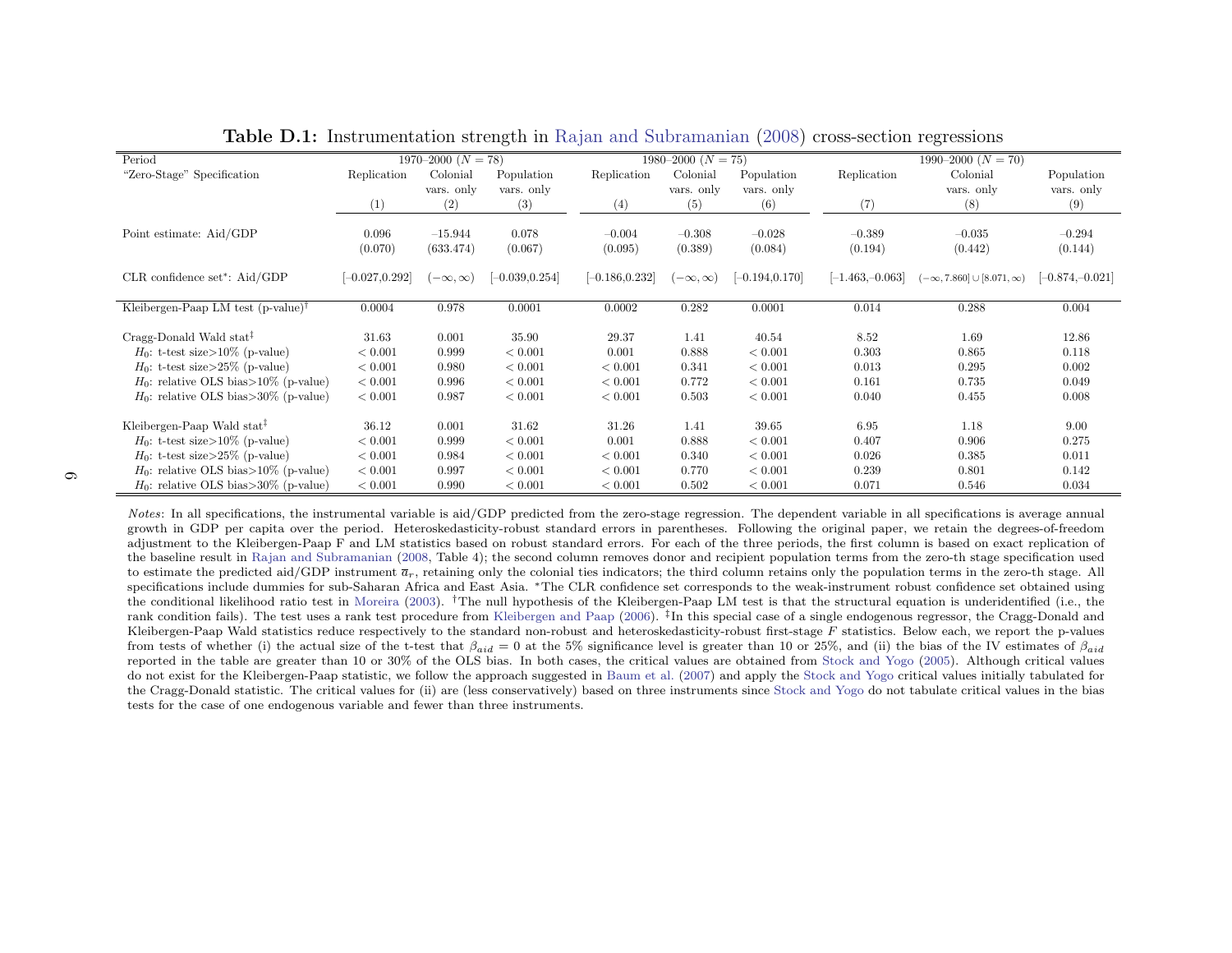| Dependent variable                                                             | Growth         | Growth     | Growth        | Growth         | Growth         | Growth         |
|--------------------------------------------------------------------------------|----------------|------------|---------------|----------------|----------------|----------------|
| Estimator                                                                      | $IV^{\mp}$     | $GMM-SYS+$ | GMM-SYS       | GMM-SYS        | GMM-SYS        | GMM-SYS        |
| Size Instruments?                                                              | Yes            | Yes        | Yes, lev. Eq. | Yes, diff. eq. | N <sub>o</sub> | Yes            |
| Size Excluded?                                                                 | Yes            | Yes        | Yes           | Yes            | Yes            | N <sub>o</sub> |
|                                                                                | (1)            | (2)        | (3)           | (4)            | (5)            | (6)            |
|                                                                                |                |            |               |                |                |                |
| $log$ initial GDP/capita                                                       | $-0.030$       | $-0.014$   | $-0.015$      | $-0.014$       | $-0.008$       | $-0.005$       |
|                                                                                | (4.820)        | (2.655)    | (2.764)       | (2.139)        | (1.394)        | (0.748)        |
| log initial EXPY                                                               | 0.074          | 0.045      | 0.046         | 0.046          | 0.036          | 0.016          |
|                                                                                | (5.105)        | (4.097)    | (4.204)       | (3.828)        | (3.006)        | (1.112)        |
| log human capital                                                              | 0.004          | 0.004      | 0.003         | $-0.000$       | 0.000          | 0.001          |
|                                                                                | (1.781)        | (0.920)    | (0.904)       | (0.088)        | (0.067)        | (0.207)        |
| log area                                                                       |                |            |               |                |                | 0.014          |
|                                                                                |                |            |               |                |                | (3.979)        |
| log population                                                                 |                |            |               |                |                | $-0.009$       |
|                                                                                |                |            |               |                |                | (3.233)        |
|                                                                                |                |            |               |                |                |                |
| Observations                                                                   | 604            | 604        | 604           | 604            | 604            | 604            |
| Number of Countries                                                            | 79             | 79         | 79            | 79             | 79             | 79             |
| Number of Periods                                                              | 8              | $8\,$      | 8             | 8              | $8\,$          | $8\,$          |
| Number of Instruments                                                          | $\overline{2}$ | $75\,$     | 75            | 75             | 73             | 75             |
| Hansen J test (p-value)                                                        | < 0.0001       | 0.507      | 0.502         | 0.467          | 0.623          | 0.267          |
| Hansen J test excluding size instruments (p-value)                             |                | 0.562      | 0.552         | 0.537          |                |                |
| Difference-in-Hansen test or C statistic (p-value) <sup><math>\pm</math></sup> |                | 0.173      | 0.184         | 0.184          |                |                |
| Kleibergen-Paap LM test $(p-value)^{\dagger}$                                  | < 0.001        |            |               |                |                |                |
| Cragg-Donald Waldstat <sup>‡</sup>                                             | 39.09          |            |               |                |                |                |
| $H_0$ : t-test size>25% (p-value)                                              | < 0.001        |            |               |                |                |                |
| $H_0$ : relative OLS bias>30% (p-value)                                        | < 0.001        |            |               |                |                |                |
| Kleibergen-Paap Wald stat <sup>†</sup>                                         | 34.25          |            |               |                |                |                |
| $H_0$ : t-test size>25% (p-value)                                              | < 0.001        |            |               |                |                |                |
| $H_0$ : relative OLS bias>30% (p-value)                                        | $< 0.001\,$    |            |               |                |                |                |

<span id="page-6-0"></span>Table D.2: The (non-?)excludability of country size in 5-year panels of [Hausmann](#page-15-15) et al. ([2007\)](#page-15-15)

Notes: The dependent variable in all specifications is average annual growth over the period. The size instruments include log population and log area. The internal instruments refer to the lagged levels and lagged differences of endogenous right-hand side variables in the respective difference and levels equations of the dynamic panel GMM system of equations. <sup>∓</sup> Columns <sup>1</sup> and <sup>2</sup> are based on [Hausmann](#page-15-15) et al. ([2007,](#page-15-15) Table 9, Columns <sup>2</sup> and 4). The null hypothesis of the difference-in-Hansen test (or C statistic, see [Hayashi,](#page-15-16) [2000\)](#page-15-16) is that the size instruments are valid. Following the original paper, we report heteroskedasticity-robust standard errors in parentheses and  $\alpha$  is a constant the size of forest part in th retain associated degrees of freedom adjustments for the first-stage test statistics. See the notes to Table [D.1](#page-5-1) for more details on the Kleibergen-Paap and Cragg-Donaldtests, which apply in column 1 to the endogenous EXPY variable.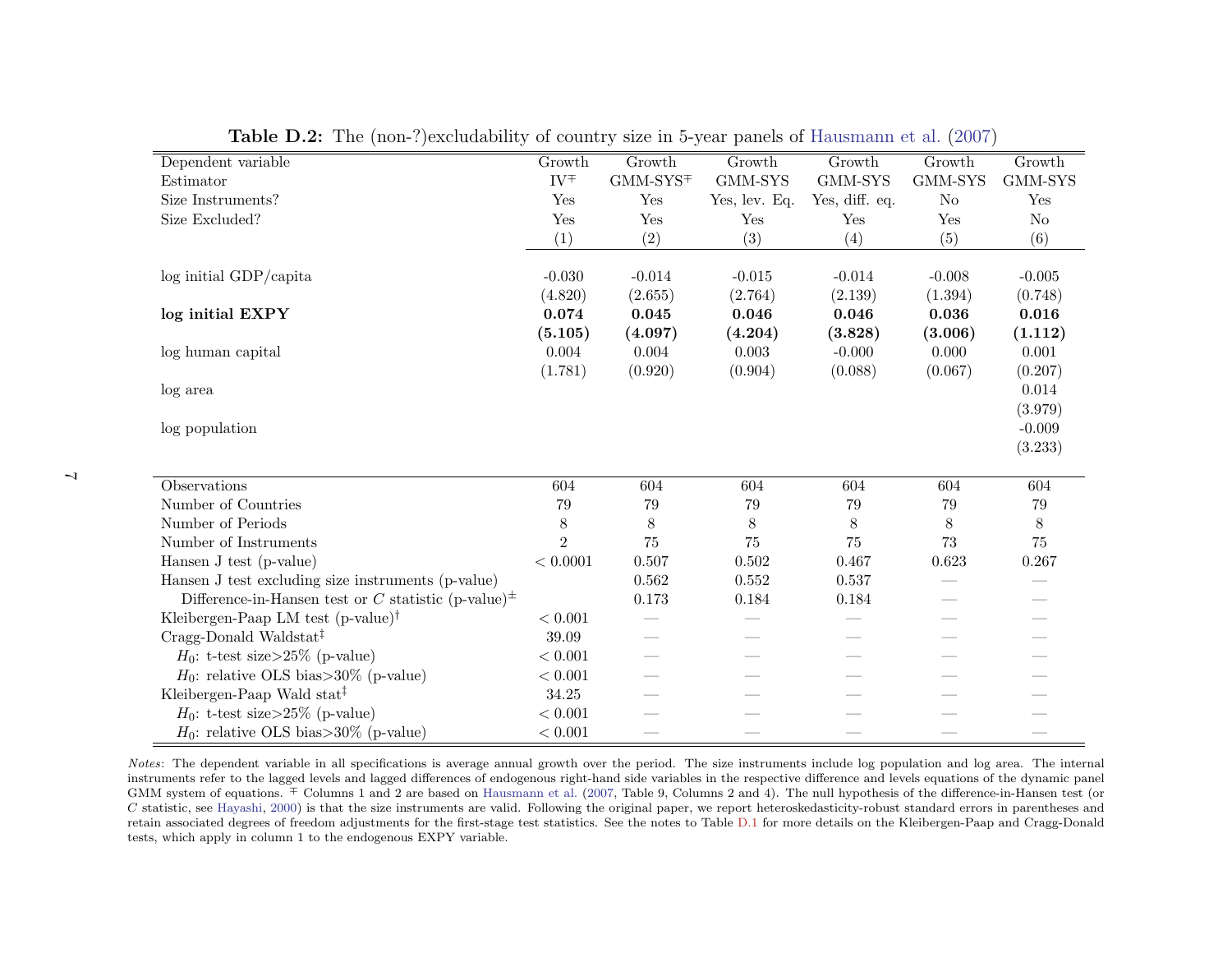|                                         |            |            |              |           |                                   |                | Difference Equation |         | Levels Equation |
|-----------------------------------------|------------|------------|--------------|-----------|-----------------------------------|----------------|---------------------|---------|-----------------|
| Estimator                               | $GMM-SYS+$ | $GMM-SYS+$ | $_{\rm OLS}$ | OLS-FD    | OLS-FE                            | 2SLS           | 2SLS                | 2SLS    | 2SLS            |
| Collapsed IV matrix                     | No         | No         |              |           |                                   | N <sub>o</sub> | Yes                 | No      | Yes             |
|                                         | (1)        | (2)        | (3)          | (4)       | (5)                               | (6)            | (7)                 | (8)     | (9)             |
|                                         |            |            |              |           |                                   |                |                     |         |                 |
| Private credit                          | 1.522      | 1.494      | 0.823        | 0.807     | 0.945                             | 0.284          | 9.291               | 1.451   | 2.320           |
|                                         | (0.001)    | (0.001)    | (0.004)      | (0.046)   | (0.040)                           | (0.826)        | (0.864)             | (0.033) | (0.109)         |
| Log initial $GDP/c$ apita               | $-0.364$   | $-0.398$   | $-0.315$     | $-14.016$ | $-7.832$                          | $-12.420$      | 0.552               | 0.593   | 1.109           |
|                                         | (0.001)    | (0.001)    | (0.088)      | (0.000)   | (0.000)                           | (0.000)        | (0.989)             | (0.448) | (0.614)         |
|                                         |            |            |              |           | Other parameter estimates omitted |                |                     |         |                 |
| $\overline{N}$                          | 359        | 359        | 345          | 323       | 345                               | 323            | 323                 | 345     | 345             |
| Number of countries                     | 74         | 74         | 74           | 74        | 74                                | 74             | 74                  | 74      | 74              |
| Number of instruments                   | 75         | 75         |              |           |                                   | 40             | 12                  | 40      | 12              |
| IV: Lagged levels                       | Yes        | Yes        |              |           |                                   | Yes            | Yes                 | No      | N <sub>o</sub>  |
| IV: Lagged differences                  | Yes        | Yes        |              |           |                                   | No             | $\rm No$            | Yes     | Yes             |
| Kleibergen-Paap LM test (p-value)       |            |            |              |           |                                   | 0.249          | 0.879               | 0.635   | 0.069           |
| Cragg-Donald Waldstat                   |            |            |              |           |                                   | 0.73           | 0.004               | 0.67    | 0.51            |
| $H_0$ : relative OLS bias>10% (p-value) |            |            |              |           |                                   | $1.000\,$      | 1.000               | 1.000   | 1.000           |
| $H_0$ : relative OLS bias>30% (p-value) |            |            |              |           |                                   | 1.000          | 1.000               | 1.000   | 0.987           |
| Kleibergen-Paap Wald stat               |            |            |              |           |                                   | 1.08           | 0.001               | 1.16    | 0.47            |
| $H_0$ : relative OLS bias>10% (p-value) |            |            |              |           |                                   | 1.000          | 1.000               | 1.000   | 1.000           |
| $H_0$ : relative OLS bias>30% (p-value) |            |            |              |           |                                   | 1.000          | 1.000               | 1.000   | 0.983           |

Table D.3: Weak instruments in dynamic pane<sup>l</sup> regressions using private credit in [Levine](#page-15-17) et al. ([2000\)](#page-15-17)

<span id="page-7-0"></span>Notes: The dependent variable in all specifications is average annual growth in GDP per capita each period. <sup>∓</sup> Column 1 reproduces the published version of [Levine](#page-15-17) et al. [\(2000,](#page-15-17) Table 5, Column 2), and column <sup>2</sup> reports our best attempted replication using the DPD96 program for Gauss, the publicly available dataset, and <sup>a</sup> Gauss program used to generate their results provided by Thorsten Beck. Further details on the difference in sample sizes across columns, our replication efforts, and the associated differences in the Gauss and Stata programs for dynamic panel GMM regressions can be found in Appendix [E.1.](#page-11-0) The following variables are included in the regressions but suppressed in the table here for presentational purposes: government size, openness to trade, inflation, average years of secondary schooling, black market premium, time period dummies and <sup>a</sup> constant. The first five of these variables are treated as endogenous. Following the original paper, we report p-values in parentheses. See thenotes to Table [D.1](#page-5-1) for more details on the Kleibergen-Paap and Cragg-Donald tests, which apply in columns 6-9 to the full set of endogenous right-hand-side variables.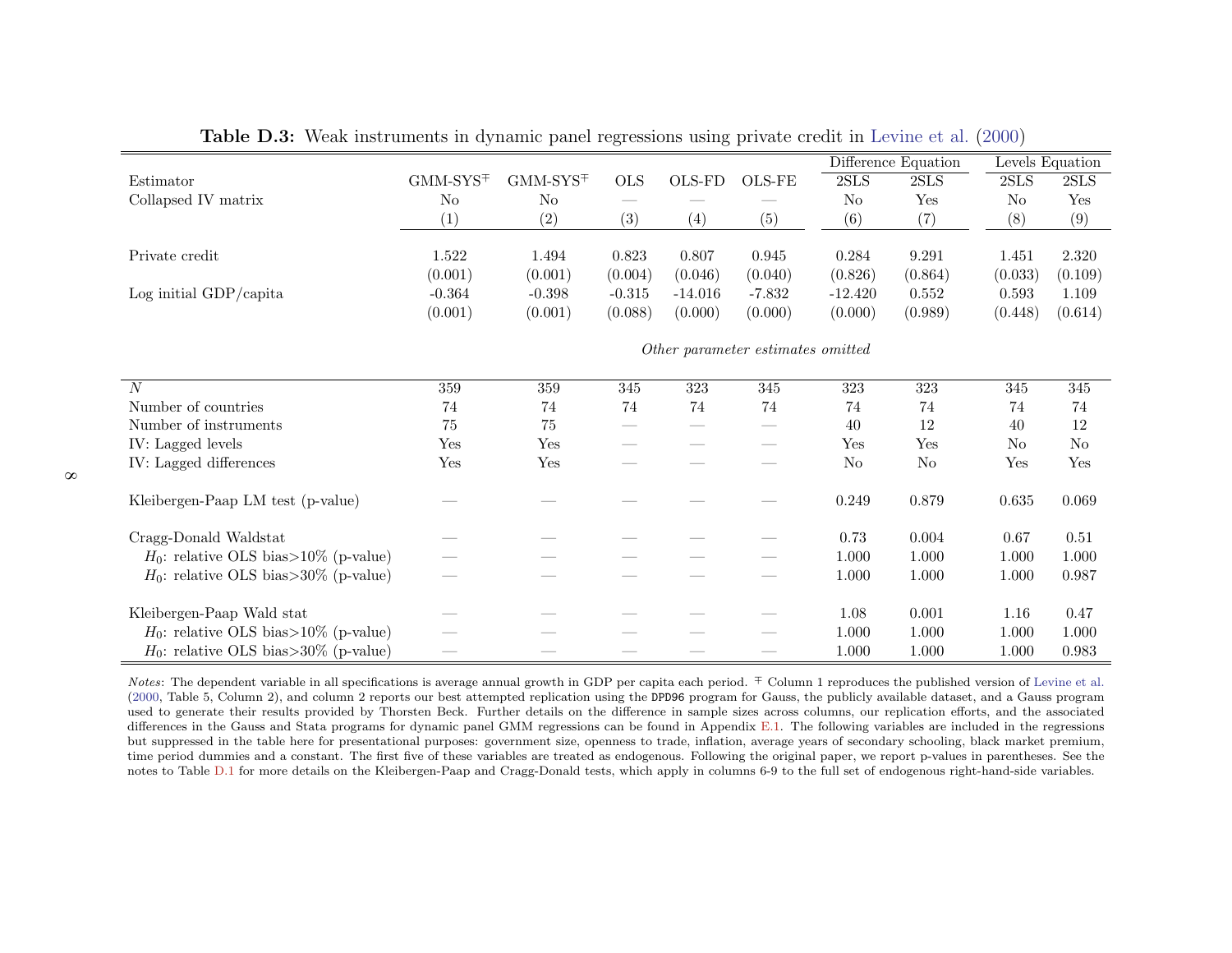|                                         |                |                                             |            |           |                                   |                | Difference Equation |                | Levels Equation |  |
|-----------------------------------------|----------------|---------------------------------------------|------------|-----------|-----------------------------------|----------------|---------------------|----------------|-----------------|--|
| Estimator                               | $GMM-SYS+$     | $\text{GMM-}\text{SYS}\textcolor{red}{\mp}$ | <b>OLS</b> | OLS-FD    | $\rm OLS\text{-}FE$               | 2SLS           | 2SLS                | 2SLS           | 2SLS            |  |
| Collapsed IV matrix                     | N <sub>o</sub> | No                                          |            |           |                                   | N <sub>o</sub> | Yes                 | N <sub>o</sub> | Yes             |  |
|                                         | (1)            | (2)                                         | (3)        | (4)       | (5)                               | (6)            | (7)                 | (8)            | (9)             |  |
|                                         |                |                                             |            |           |                                   |                |                     |                |                 |  |
| Commercial vs. Central Bank Credit      | 2.437          | 2.293                                       | 1.243      | 2.526     | 3.397                             | 3.649          | $-7.670$            | 0.864          | 4.708           |  |
|                                         | (0.001)        | (0.001)                                     | (0.033)    | (0.017)   | (0.010)                           | (0.158)        | (0.979)             | (0.536)        | (0.198)         |  |
| Log initial GDP/capita                  | $-0.117$       | $-0.348$                                    | $-0.138$   | $-13.896$ | $-7.912$                          | $-12.817$      | $-8.985$            | 0.568          | 1.470           |  |
|                                         | (0.223)        | (0.015)                                     | (0.419)    | (0.000)   | (0.000)                           | (0.000)        | (0.963)             | (0.347)        | (0.483)         |  |
|                                         |                |                                             |            |           | Other parameter estimates omitted |                |                     |                |                 |  |
|                                         |                |                                             |            |           |                                   |                |                     |                |                 |  |
| $\overline{N}$                          | 359            | 359                                         | 345        | 324       | 345                               | $324\,$        | $324\,$             | 345            | 345             |  |
| Number of countries                     | 74             | 74                                          | 74         | 74        | 74                                | 74             | 74                  | 74             | 74              |  |
| Number of instruments                   | 75             | 75                                          |            |           |                                   | 40             | 12                  | 40             | 12              |  |
| IV: Lagged levels                       | Yes            | Yes                                         |            |           |                                   | Yes            | Yes                 | No             | N <sub>o</sub>  |  |
| IV: Lagged differences                  | Yes            | Yes                                         |            |           |                                   | N <sub>o</sub> | No                  | Yes            | Yes             |  |
|                                         |                |                                             |            |           |                                   |                |                     |                |                 |  |
| Kleibergen-Paap LM test (p-value)       |                |                                             |            |           |                                   | 0.489          | 0.963               | 0.500          | 0.022           |  |
| Cragg-Donald Waldstat                   |                |                                             |            |           |                                   | 0.71           | < 0.001             | 0.88           | 0.76            |  |
| $H_0$ : relative OLS bias>10% (p-value) |                |                                             |            |           |                                   | 1.000          | 1.000               | 1.000          | 1.000           |  |
| $H_0$ : relative OLS bias>30% (p-value) |                |                                             |            |           |                                   | 1.000          | $1.000\,$           | 1.000          | 0.954           |  |
|                                         |                |                                             |            |           |                                   |                |                     |                |                 |  |
| Kleibergen-Paap Wald stat               |                |                                             |            |           |                                   | 0.84           | < 0.001             | 1.25           | 0.75            |  |
| $H_0$ : relative OLS bias>10% (p-value) |                |                                             |            |           |                                   | 1.000          | 1.000               | 1.000          | 1.000           |  |
| $H_0$ : relative OLS bias>30% (p-value) |                |                                             |            |           |                                   | 1.000          | 1.000               | 1.000          | 0.954           |  |

Table D.4: Weak instruments in dynamic pane<sup>l</sup> regressions using commercial vs. central bank credit in [Levine](#page-15-17) et al. [\(2000\)](#page-15-17)

<span id="page-8-0"></span>Notes: The dependent variable in all specifications is average annual growth in GDP per capita each period. <sup>∓</sup> Column 1 reproduces the published version of [Levine](#page-15-17) et al. [\(2000,](#page-15-17) Table 5, Column 3), and column <sup>2</sup> reports our best attempted replication using the DPD96 program for Gauss, the publicly available dataset, and <sup>a</sup> Gauss program used to generate their results provided by Thorsten Beck. Further details on the difference in sample sizes across columns, our replication efforts, and the associated differences in the Gauss and Stata programs for dynamic panel GMM regressions can be found in Appendix [E.1.](#page-11-0) The following variables are included in the regressions but suppressed in the table here for presentational purposes: government size, openness to trade, inflation, average years of secondary schooling, black market premium, time period dummies and <sup>a</sup> constant. The first five of these variables are treated as endogenous. Following the original paper, we report p-values in parentheses. See thenotes to Table [D.1](#page-5-1) for more details on the Kleibergen-Paap and Cragg-Donald tests, which apply in columns 6-9 to the full set of endogenous right-hand-side variables.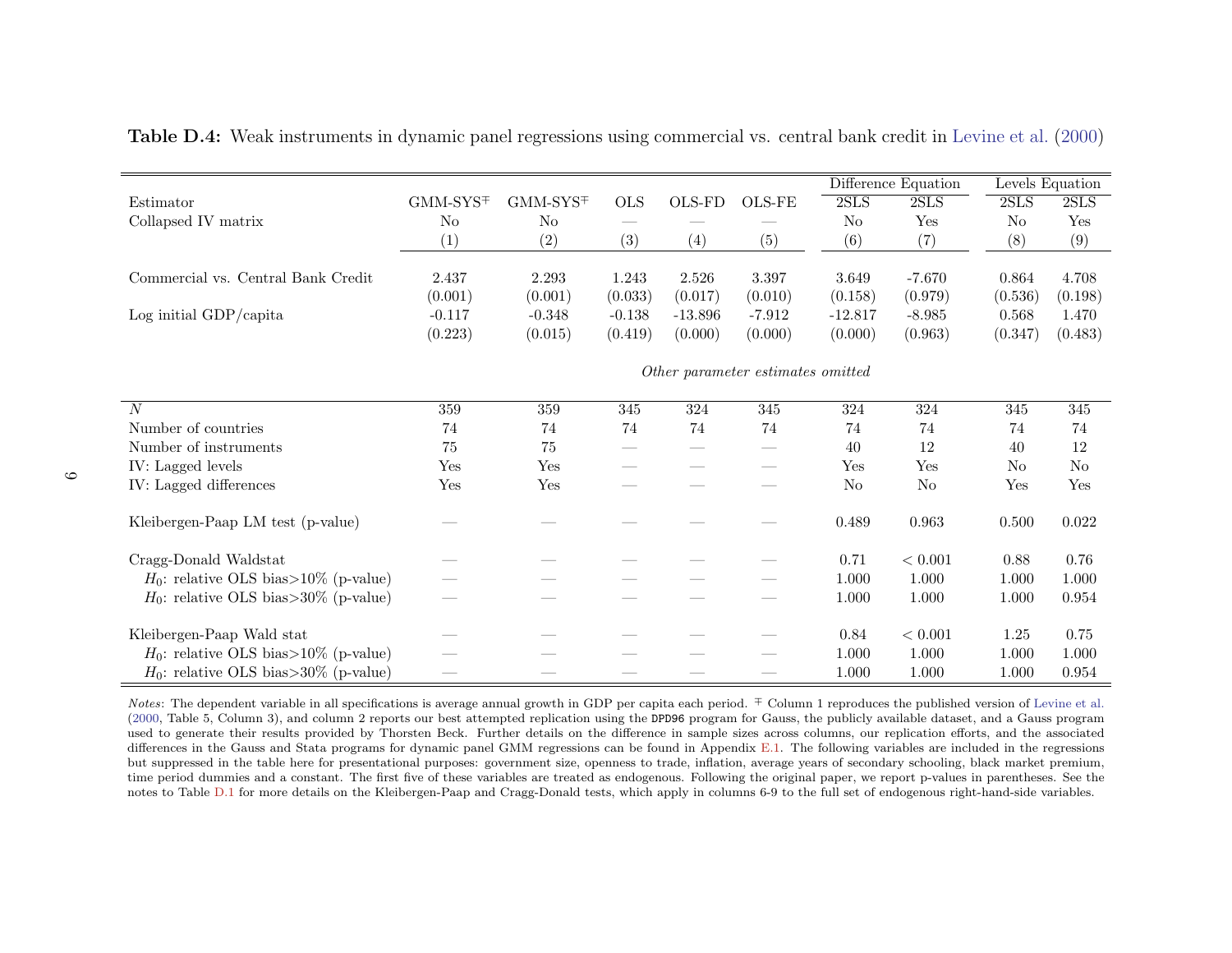<span id="page-9-0"></span>**Figure D.1:** Power and size properties of GMM estimators in simulation results,  $\beta = 0.8$ 



Difference GMM,  $β = 0.8$ , Reps = 500

# System GMM,  $β = 0.8$ , Reps = 500



Notes: The graphs show parameter estimates and 95% confidence intervals from simulations of the model in equation (4) of the paper based on 500 draws of a sample size of 600 with 100 cross-sectional units and 6 time periods, fixed  $\beta = 0.8$ , varying  $\zeta \in \{0.1, 0.2, 0.3, 0.4, 0.5, 0.6, 0.7, 0.8, 0.9\}$ , varying degrees of endogeneity  $\omega \in \{-0.1, -0.5, -0.9\}$ , and alternative variances of the idiosyncratic shock,  $\sigma^2 \in \{0.1, 0.5, 1, 5, 10\}$ , where the variance of cross-sectional heterogeneity is fixed at 1. The dashed red line shows the true value of  $\gamma = 0.3$  in the simulations.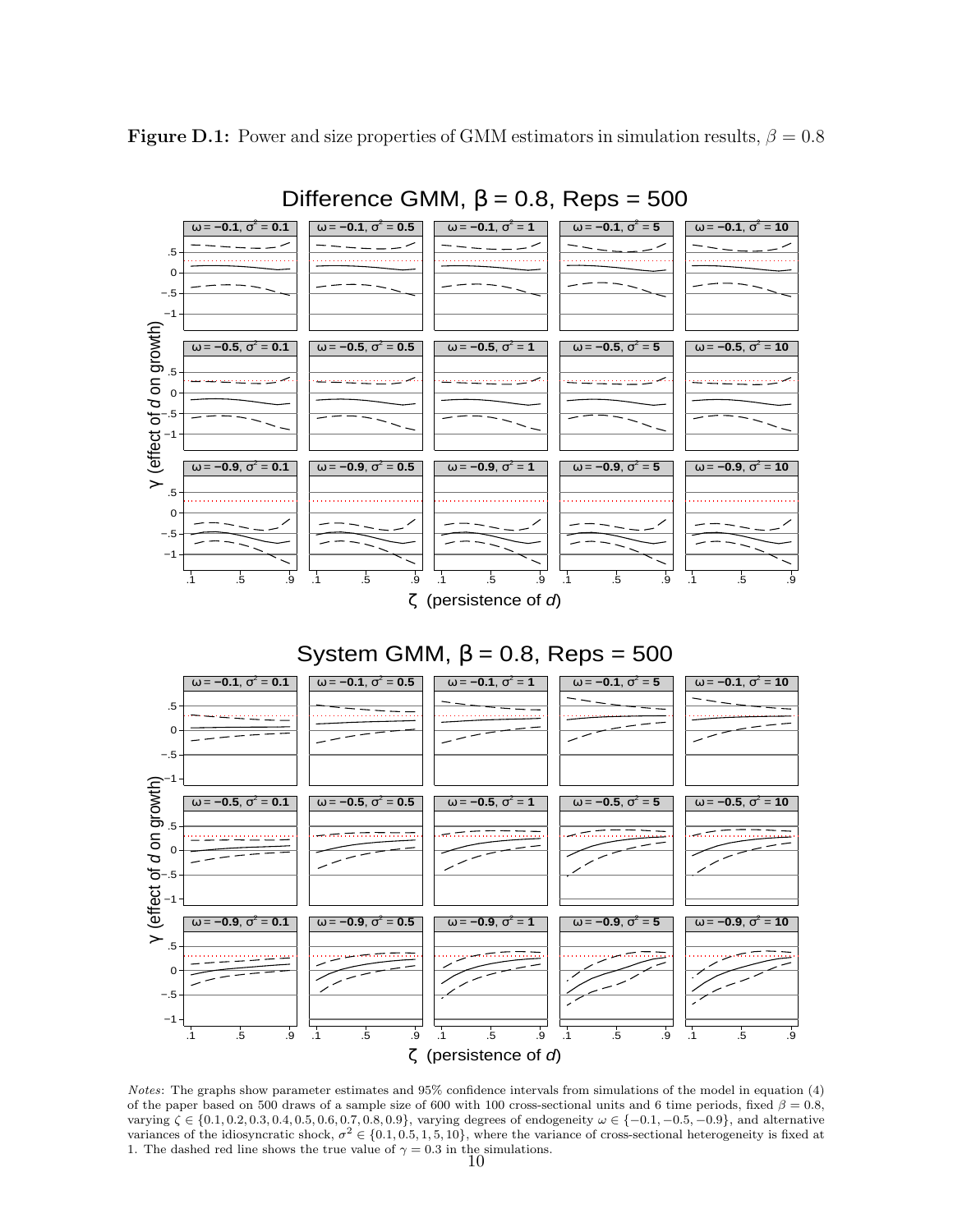<span id="page-10-0"></span>

**Figure D.2:** Weak identification in simulation results,  $\beta = 0.8$ 





Notes: The graphs show p-values from a Kleibergen-Paap LM test for (the null of) underidentification in the levels and differences equations from simulations of the model in equation (4) in the paper as detailed in the notes to Figure [D.1.](#page-9-0) See the notes to Table [D.1](#page-5-0) for details on the Kleibergen-Paap test.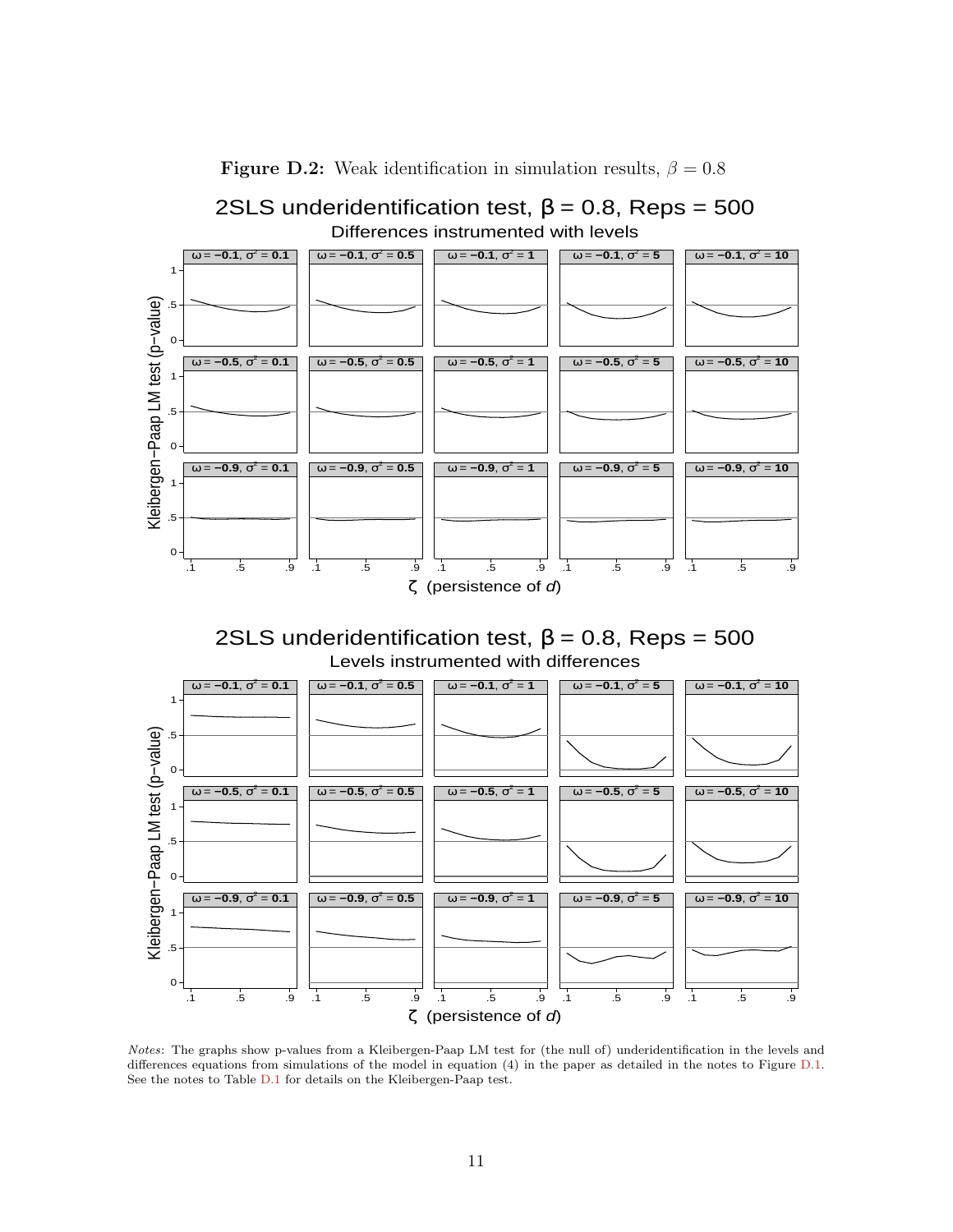## <span id="page-11-0"></span>E Replicating growth studies

We describe here our replications of the empirical growth studies assessed in Sections 3 and 4.

### E.1 Levine et al (2000)

Despite the provision by [Levine et al.](#page-15-13) (hereafter, LLB) of a publicly available dataset (Financial Intermediation and Growth dataset.xls) on a World Bank website ([http://go.worldbank.](http://go.worldbank.org/40TPPEYOC0) [org/40TPPEYOC0](http://go.worldbank.org/40TPPEYOC0)), we faced a few difficulties in obtaining an exact replication of their dynamic panel GMM results. Nevertheless, on the basis of our replications efforts described here, we are highly confident that the subsequent OLS and 2SLS results that we report in Tables 6, [D.3,](#page-7-0) and [D.4](#page-8-0) are those that LLB would have gotten at the time they wrote, with precisely the same data.

In the process of attempting to replicate the original LLB results using exactly the same version of their estimator in Gauss (DPD96), the same data, and the same program file provided by one of the LLB authors (Thorsten Beck), we discovered a bug in DPD96. <sup>3</sup> The bug produced different two-step GMM estimates across consecutive runs of the same program over the same data, even after reloading the data anew at each run. The result holds for the other two measures as well. While the estimates do not vary wildly, we believe that this sort of non-deterministic potential within this program for the deterministic dynamic panel GMM estimator could explain why the LLB result cannot be reproduced exactly within Gauss (or Stata).

[Table E.1](#page-14-0) below compares the published parameter estimates in Table 5 of LLB to replications using the original data and the DPD96 program in Gauss and the xtabond2 program in Stata. Columns 2, 5, and 8 correspond to the estimates in column 2 of Tables 6, [D.3,](#page-7-0) and [D.4,](#page-8-0) respectively. The replication based on DPD96 is quite close to the original published estimates. In only one instance does the sign of the parameter estimate differ (inflation for the private credit outcome). Turning to the Stata replications in columns 3, 6, and 9, we find larger differences with the estimates obtained using Gauss despite setting all options in xtabond2 to mimic the DPD96 formulation (see [Roodman,](#page-15-18) [2009a\)](#page-15-18). [Roodman](#page-15-19) [\(2009b\)](#page-15-19) reports similar difficulties replicating their results.<sup>4</sup> The other point to notice is that the sample size apparently differs in the Gauss and Stata replications. This is actually not accurate, though. After inspection of the sample countries and years used in each, we find that the samples are identical and that DPD96 output does not seem to be reporting the actual sample size.

### E.2 Rajan & Subramanian (2008)

The original [Rajan and Subramanian](#page-15-6) dataset and code were kindly provided by the authors. As noted in the paper, we exactly replicate their cross-section and dynamic panel results relevant to our discussion. The analysis in Tables 1, 2, and 5 meanwhile required us to supplement their original dataset with population data. The original dataset contained population ratios from zerostage regressions but not separate figures for period-initial receiving country population. For the

<sup>&</sup>lt;sup>3</sup>Before proceeding to the replication, we removed three countries from the excel dataset, which were not listed as part of the 74 country panel in Table 9 of their published paper.

<sup>4</sup>Our initial efforts at replication were done in consultation with Roodman. Subsequently, after correspondence with Thorsten Beck, we obtained additional input into the Gauss replication. Our Stata replication for private credit slightly differs from that in [Roodman](#page-15-19) [\(2009b\)](#page-15-19) for two reasons. First, we do not use the [Windmeijer](#page-15-20) [\(2005\)](#page-15-20) two-step variance correction since this procedure was not available to LLB at the time of their study in the late 1990s. Second, we drop three countries from the publicly available excel dataset, which were not listed among the 74 countries in Table 9.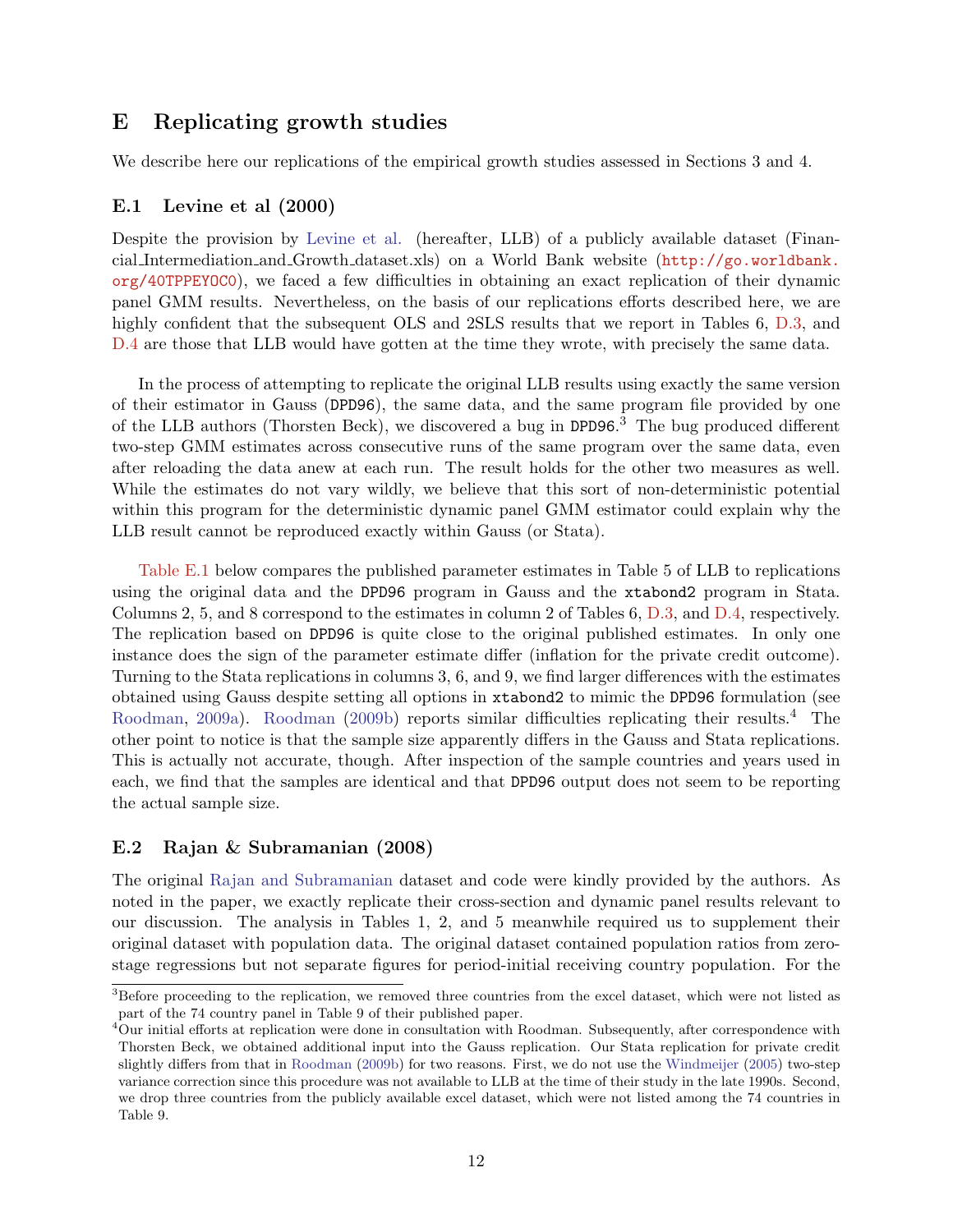zero-stage regressions, the only database with sufficiently complete country coverage was the International Monetary Fund's online International Financial Statistics (accessed Sept. 9, 2007), which had populations of all aid recipient countries in the Rajan and Subramanian dataset, except for Bermuda, Kiribati, Turkmenistan, and Uzbekistan, which come from the World Bank's World Development Indicators 2007. In the main regressions, the extreme breadth of country coverage is not needed and we took population from the *Penn World Table 6.1*, since real GDP/capita came from that source. The correlation between the two sources' population estimates is near unity.

In their dynamic panel GMM results, [Rajan and Subramanian](#page-15-6) include the second through seventh lags as instruments for the difference equation in both specifications. They note that they are employing up to eight lags, but given that their panel consists of eight periods and only four of the five year periods since 1985 are actually used due to missing data on their institutional quality measure, their specifications naturally do not include eighth lagged levels as instruments for any of the endogenous regressors. Also, although they claim to include an additional set of time-invariant, excluded instruments in their main difference-equation specifications (geography, ethnic fractionalization, Sub-Saharan Africa and East Africa), a Stata coding error results in their being dropped from the equations regressing differenced endogenous variables on lagged levels. In Table 7 of the paper, to be consistent with their published results, we exclude these four timeinvariant dummies from the Arellano-Bond regression in column 1 and the difference equation in the Blundell-Bond regression in column 2, as well as the corresponding 2SLS regressions in subsequent columns.

### E.3 Hausmann et al (2007)

The original [Hausmann et al.](#page-15-11) dataset and code were kindly provided by the authors. In [Table D.2,](#page-6-0) we exactly replicate their original pooled 2SLS and system GMM estimates for their panel based on a five-year periodization. In Table 4, despite applying their original code to the original data, we obtain slightly different estimates from those reported in their published paper for the system GMM specification on the panel with ten-year periodization. The pooled 2SLS estimates are identical. Nevertheless, the differences are trivial and in no way affect our main message in Table 4 (or the key findings in [Hausmann et al.'](#page-15-11)s original paper for that matter).

## E.4 DeJong & Ripoll (2006)

The original [DeJong and Ripoll](#page-15-21) dataset and code were kindly provided by the authors. We are able to obtain exact replications of their dynamic panel GMM estimates in Table 2.

### E.5 Hauk & Wacziarg (2009)

The original [Hauk and Wacziarg](#page-15-22) dataset and code were kindly provided by the authors. We are able to obtain exact replications of their dynamic panel GMM estimates in Table 13.

## E.6 Voitchovsky (2005)

The original [Voitchovsky](#page-15-23) dataset was kindly provided by the author. Using the DPD98 package (the successor to DPD96) for Gauss as originally deployed by the author, we are able to obtain a close replication of the system GMM estimates reported in Table 2 of the published paper. We could not obtain an exact replication of the published results likely due to the bug in the DPD96 program noted above and inherited by the DPD98.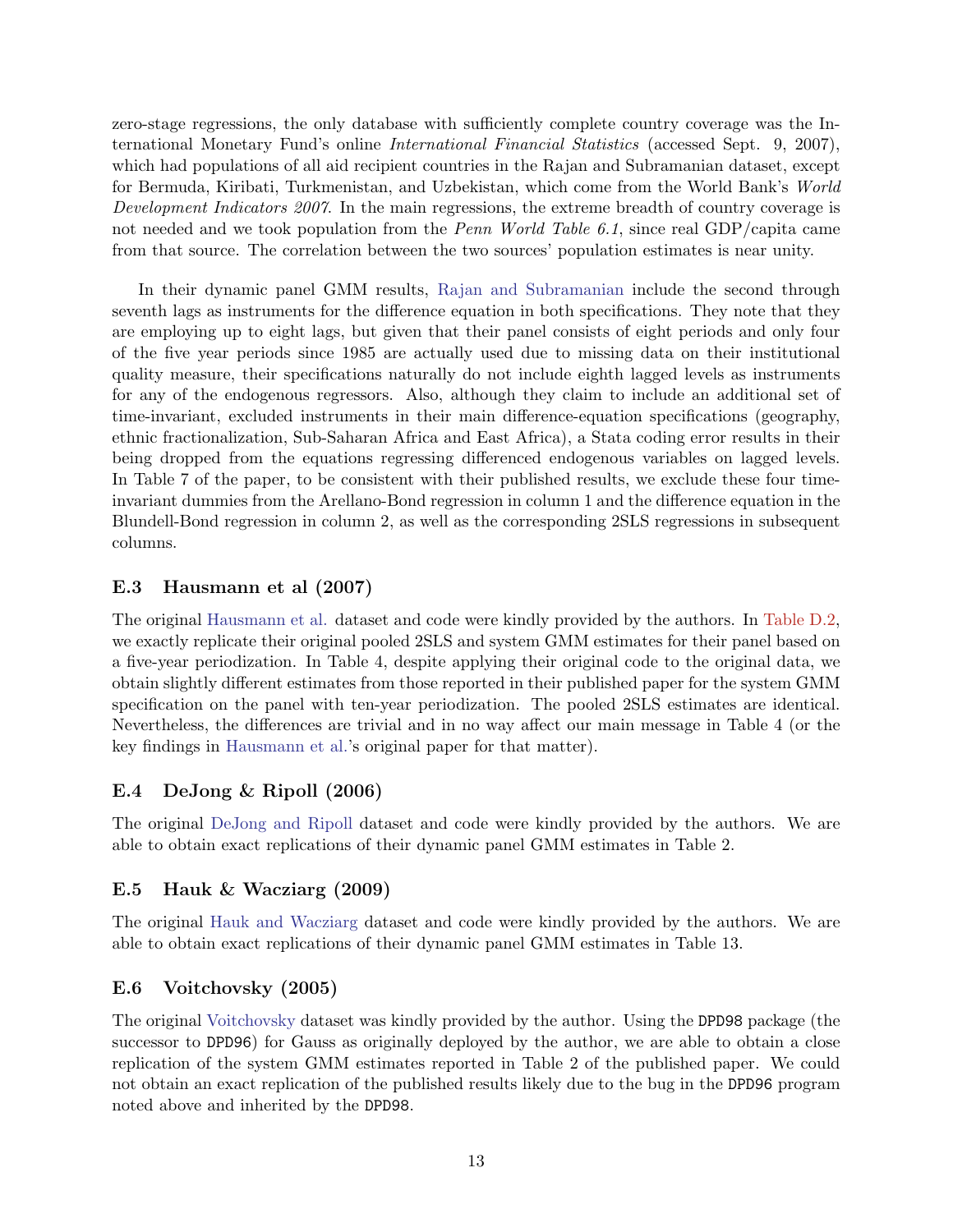[Voitchovsky](#page-15-23) [\(2005\)](#page-15-23) constructs a non-standard set of instruments, motivated by arguments against using all the conventional Blundell-Bond moment conditions. For the DIF equation, the instruments include twice and thrice lagged income per capita, lagged investment, the twice lagged and difference in schooling rates, and the twice lagged difference in inequality measures. [Anderson](#page-15-24) [and Hsiao](#page-15-24) [\(1982\)](#page-15-24) were the first to suggest using twice lagged differences as instruments for the lagged, differenced dependent variable in a dynamic panel setting (see also [Arellano,](#page-15-25) [1989\)](#page-15-25), though the typical [Arellano and Bond](#page-15-26) [\(1991\)](#page-15-26) or [Blundell and Bond](#page-15-27) [\(1998\)](#page-15-27) applications instrument contemporaneous differences with lagged levels, retaining the first lagged difference as an instrument for contemporaneous levels. For the LEV equation, the instruments include once lagged and differenced investment and schooling rates; the inequality measures in levels and lagged income per capita are treated (rather unconventionally) as exogenous in the levels equation.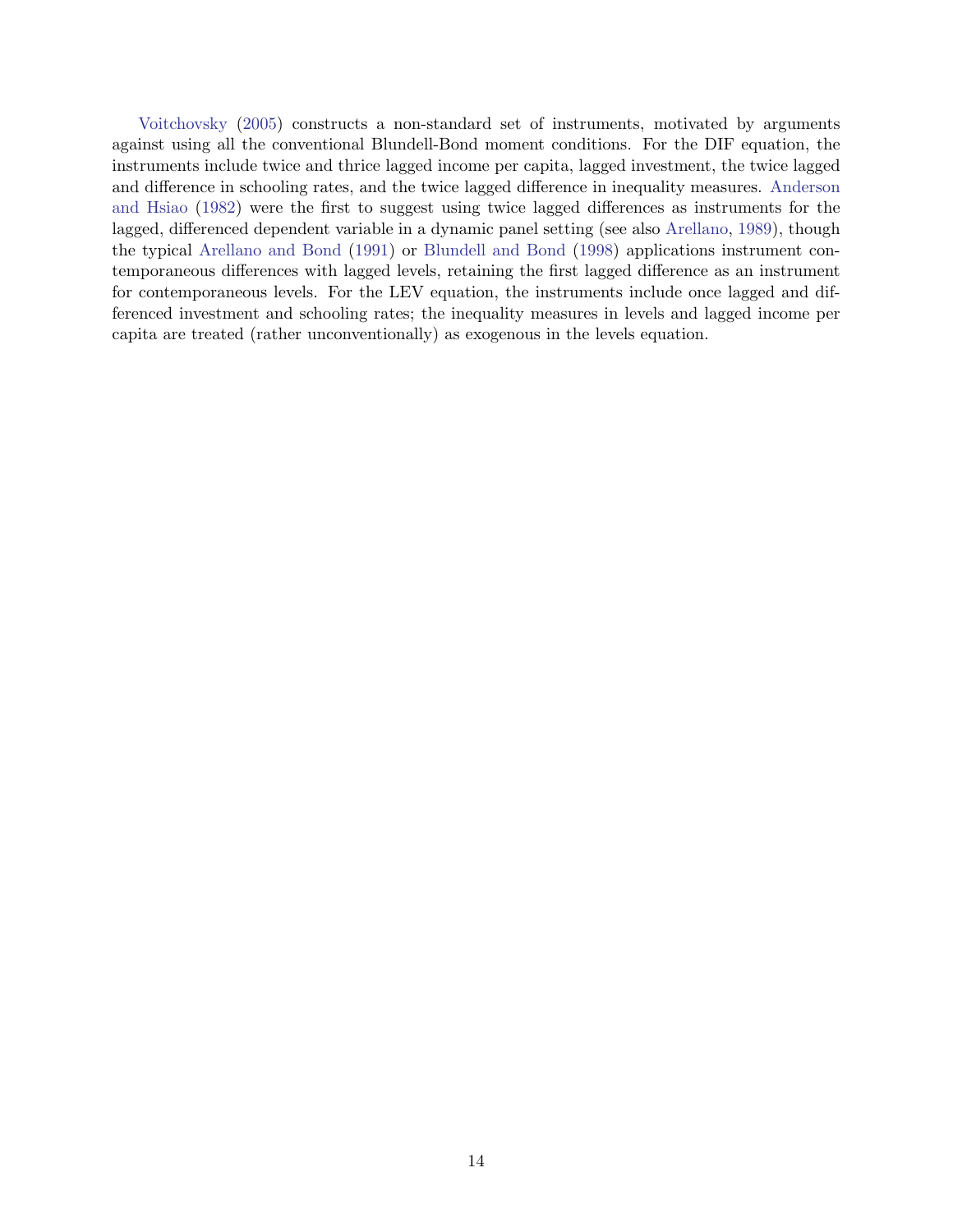| SYS-GMM Estimator<br>Collapsed IV matrix | Original<br>DPD96<br>No<br>(1) | Replication<br>DPD96<br>$\rm No$<br>(2) | Replication<br>xtabond2<br>$\rm No$<br>(3) | Original<br>DPD96<br>No<br>(4) | Replication<br>DPD96<br>N <sub>o</sub><br>(5) | Replication<br>xtabond2<br>No<br>(6) | Original<br>DPD96<br>No<br>(7) | Replication<br>DPD96<br>N <sub>o</sub><br>(8) | Replication<br>xtabond2<br>No<br>(9) |
|------------------------------------------|--------------------------------|-----------------------------------------|--------------------------------------------|--------------------------------|-----------------------------------------------|--------------------------------------|--------------------------------|-----------------------------------------------|--------------------------------------|
| Liquid liabilities                       | 2.952<br>(0.001)               | 2.834<br>(0.001)                        | 3.176<br>(0.000)                           |                                |                                               |                                      |                                |                                               |                                      |
| Private credit                           |                                |                                         |                                            | 1.522<br>(0.001)               | 1.494<br>(0.001)                              | 1.451<br>(0.000)                     |                                |                                               |                                      |
| Commercial vs. Central Bank Credit       |                                |                                         |                                            |                                |                                               |                                      | 2.437<br>(0.001)               | 2.293<br>(0.001)                              | 1.383<br>(0.000)                     |
| Log initial GDP/capita                   | $-0.742$                       | $-0.792$                                | $-0.525$                                   | $-0.364$                       | $-0.398$                                      | $-0.268$                             | $-0.117$                       | $-0.348$                                      | $-0.225$                             |
|                                          | (0.001)                        | (0.001)                                 | (0.000)                                    | (0.001)                        | (0.001)                                       | (0.020)                              | (0.223)                        | (0.015)                                       | (0.008)                              |
| Government size                          | $-1.341$                       | $-1.419$                                | 0.249                                      | $-1.987$                       | $-1.841$                                      | $-0.195$                             | $-1.13$                        | $-1.088$                                      | 0.555                                |
|                                          | (0.001)                        | (0.001)                                 | (0.481)                                    | (0.001)                        | (0.001)                                       | (0.576)                              | (0.001)                        | (0.001)                                       | (0.000)                              |
| Openness to trade                        | 0.325                          | 0.372                                   | $-0.047$                                   | 0.442                          | 0.499                                         | $-0.016$                             | 0.497                          | 0.620                                         | 0.646                                |
|                                          | (0.169)                        | (0.124)                                 | (0.847)                                    | (0.010)                        | (0.021)                                       | (0.929)                              | (0.002)                        | (0.001)                                       | (0.000)                              |
| Inflation                                | 1.748                          | 1.675                                   | 1.074                                      | $-0.178$                       | 0.055                                         | $-0.598$                             | $-1.772$                       | $-2.413$                                      | $-1.802$                             |
|                                          | (0.001)                        | (0.001)                                 | (0.000)                                    | (0.543)                        | (0.810)                                       | (0.007)                              | (0.001)                        | (0.001)                                       | (0.000)                              |
| Avg. yrs. secondary school               | 0.780                          | 0.732                                   | 0.041                                      | 0.639                          | 0.472                                         | 0.195                                | 0.638                          | 0.775                                         | $\,0.935\,$                          |
|                                          | (0.001)                        | (0.001)                                 | (0.743)                                    | (0.001)                        | (0.001)                                       | (0.128)                              | (0.001)                        | (0.001)                                       | (0.000)                              |
| Black market premium                     | $-2.076$                       | $-2.014$                                | $-2.102$                                   | $-1.027$                       | $-1.109$                                      | $-1.062$                             | $-1.044$                       | $-1.395$                                      | $-1.018$                             |
|                                          | (0.001)                        | (0.001)                                 | (0.000)                                    | (0.001)                        | (0.001)                                       | (0.000)                              | (0.001)                        | (0.001)                                       | (0.000)                              |
| Constant                                 | 0.06                           | 1.061                                   | $-4.301$                                   | 4.239                          | 4.042                                         | 1.300                                | $-5.677$                       | $-4.001$                                      | $-5.713$                             |
|                                          | (0.954)                        | (0.195)                                 | (0.002)                                    | (0.001)                        | (0.001)                                       | (0.119)                              | (0.001)                        | (0.001)                                       | (0.277)                              |
| Observations                             | $\overline{359}$               | 359                                     | $\overline{345}$                           | $\overline{359}$               | 359                                           | $\overline{345}$                     | 359                            | 359                                           | 345                                  |
| Number of countries                      | 74                             | 74                                      | 74                                         | 74                             | 74                                            | 74                                   | 74                             | 74                                            | 74                                   |
| Number of instruments                    | 75                             | 75                                      | 75                                         | 75                             | 75                                            | 75                                   | 75                             | 75                                            | 75                                   |

Table E.1: Replicating [Levine](#page-15-17) et al. [\(2000\)](#page-15-17)

<span id="page-14-0"></span>Notes: The dependent variable in all specifications is average annual growth in GDP per capita each period. The following variables are included in the regressions but suppressed in the table here for presentational purposes: government size, openness to trade, inflation, average years of secondary schooling, black market premium, time period dummies and <sup>a</sup> constant. The first five of these variables are treated as endogenous. Following the original paper, we report p-values in parentheses based ontwo-step estimates without the [Windmeijer](#page-15-28) [\(2005\)](#page-15-28) correction, which became available after the LLB study.